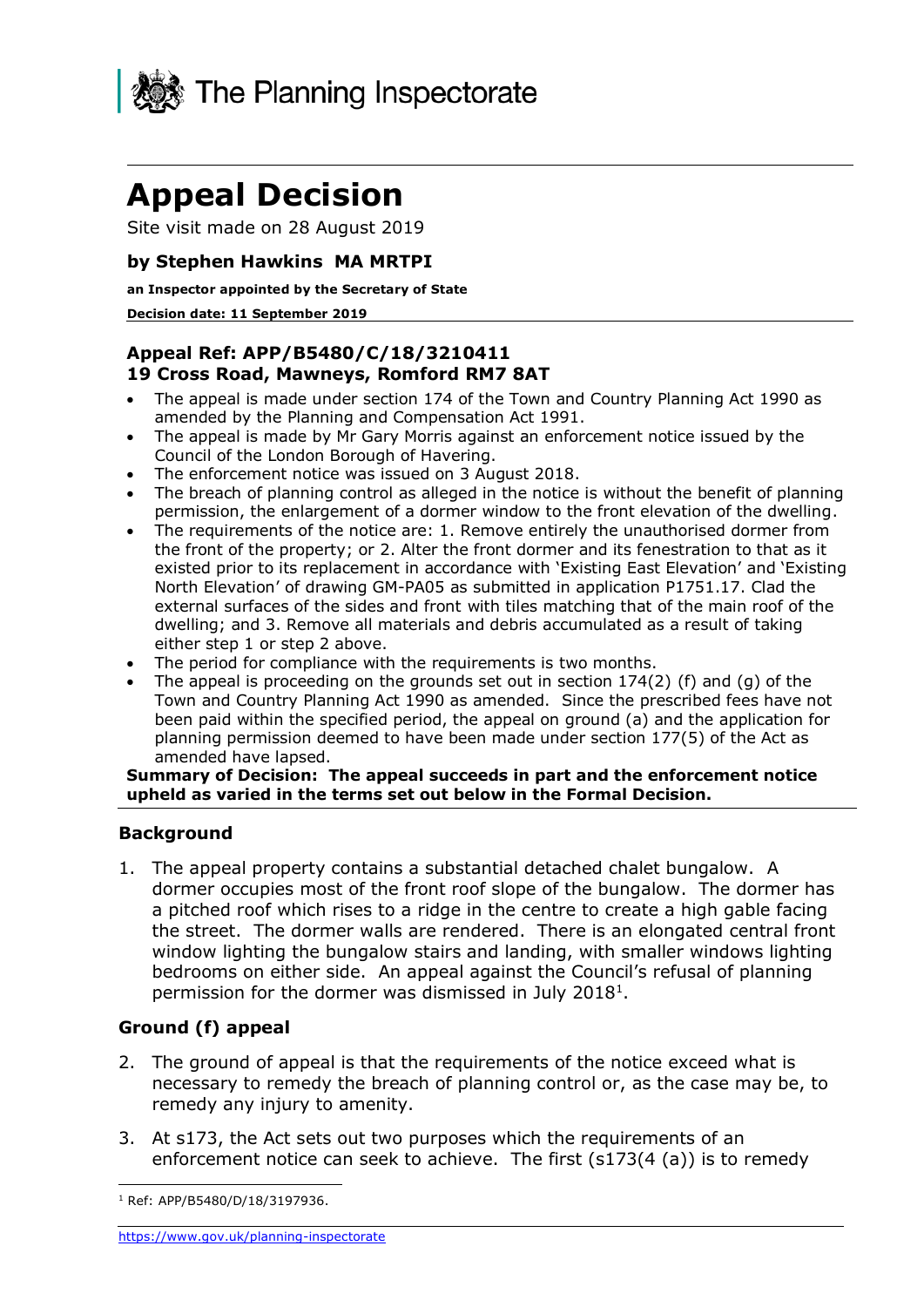the breach of planning control that has occurred by discontinuing any use of the land or by restoring the land to its condition before the breach took place. The second (s173(4)(b)) is to remedy any injury to amenity caused by the breach.

- breach. 4. The Council did not specify in the notice whether it was one or both above purposes that it sought to achieve. However, the notice required removal of treatment, window arrangement and external materials of the pre-existing lawful front dormer. The pre-existing dormer was shown on the 'existing' front and side elevations of the bungalow, reproduced within the notice. The requirement to alter the dormer would necessitate removing the pitched roof as well as the elongated central window and replacing render on the walls with tile hanging matching the main roof of the bungalow. The notice did not require steps which modified the dormer in a way that stopped short of removing the pitched roof, central window and render in their entirety. Therefore, the purpose of the notice must be to remedy the breach of planning control by restoring the property to its condition before the breach took place. the dormer or alternatively, undertaking alterations to return it to the flat roof
- 5. The appellant suggested alternatives to the notice requirements, including using alternative roof forms and reducing the size of the central window, as well as reinstating tile hanging on the walls. I note that in November last year, the appellant had pre-application discussions with the Council regarding three alternative schemes for modifying the dormer, details of which were supplied. However, there is no ground (a) appeal before me. The Courts have held that where as in this case, there is an appeal on ground (f) but not on ground (a) and the purpose of the notice is to remedy the breach, general planning considerations cannot be entertained and the notice cannot be varied to attack its substance<sup>2</sup>. Therefore, ground (f) does not provide an alternative route for obtaining planning permission for modifications to the dormer and I cannot consider the planning merits of the alternative schemes.
- 6. In any event, the varying forms of pitched roof shown in the submitted schemes were all similar in scale to the current roof treatment of the dormer. They all involved an enlargement over the pre-existing dormer. As a result, varying the notice to require accordance with any of those schemes would not restore the property to its condition before the breach took place. It follows that none of the schemes represent an obvious alternative to the requirements of the notice.
- 7. Consequently, I find that remedying the breach can only be achieved by the notice requirements. It follows that those requirements are not excessive for their purpose and the ground (f) appeal must fail.

# **Ground (g) appeal**

- 8. The ground of appeal is that the time for compliance is unreasonably short.
- 9. The notice specified a two month compliance period. The appellant did not suggest a longer period which he considered more reasonable. Although the remedial works required by the notice are likely to take place at a time of year more susceptible to inclement weather conditions, there was no firm evidence

<sup>-</sup> *Somerset Council* [2016] EWCA 1564 (Admin); *Keenan v SSCLG & Woking BC* [2016] EWCA Civ 438. <sup>2</sup>*Wyatt Brothers (Oxford) Ltd v SSETR* [2001] PLCR 161; *Stamatios Miaris v SSCLG and Bath and North East*